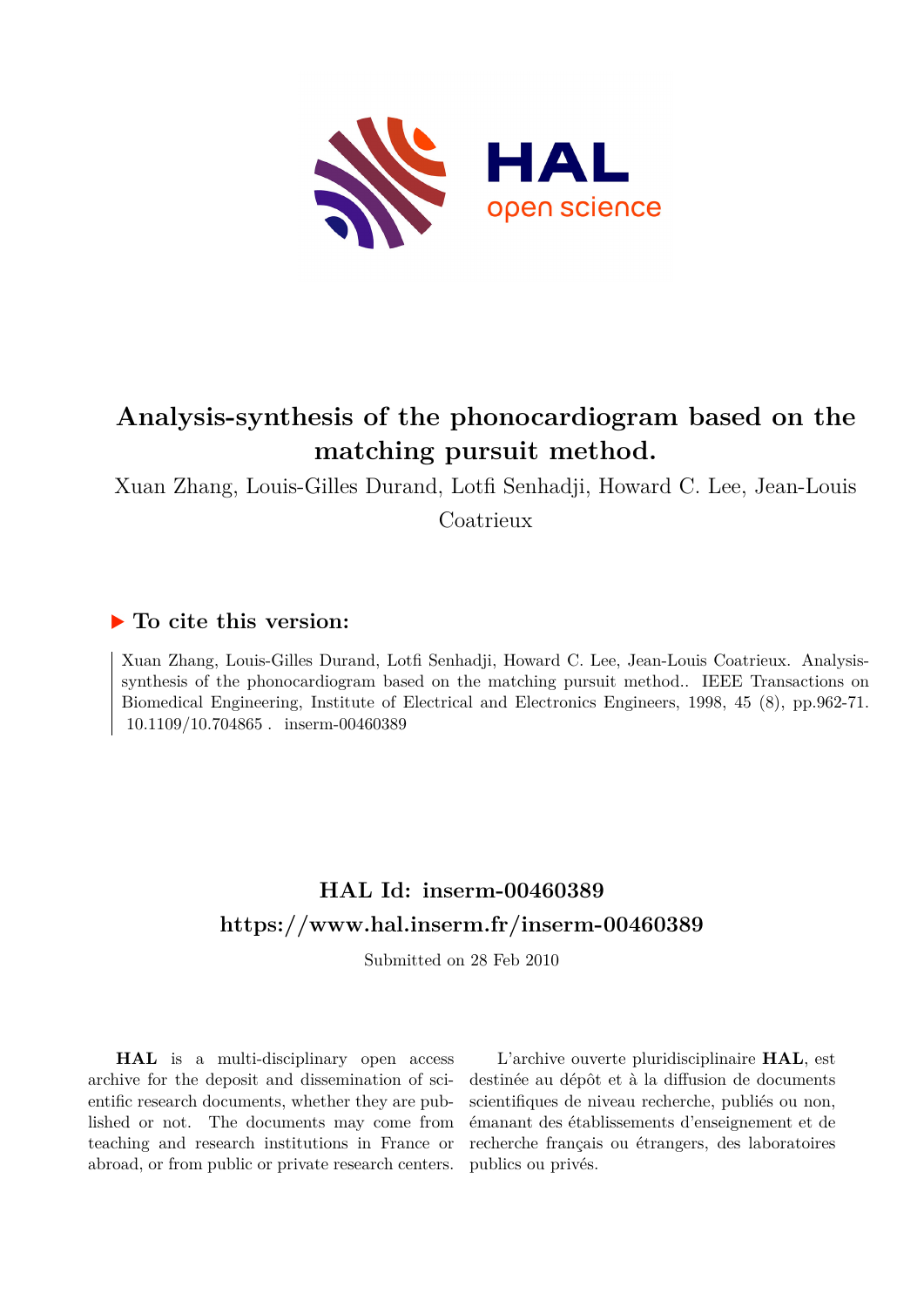# Analysis-Synthesis of the Phonocardiogram Based on the Matching Pursuit Method

Xuan Zhang, Louis-Gilles Durand,\* *Senior Member, IEEE*, Lotfi Senhadji, *Member, IEEE*, Howard C. Lee, and Jean-Louis Coatrieux, *Fellow, IEEE*

*Abstract—***The matching pursuit method of Mallat and Zhang is applied to the analysis and synthesis of phonocardiograms (PCG's). The method is based on a classical Gabor wavelet or time-frequency atom which is the product of a sinusoid and a Gaussian window function. It decomposes a signal into a series of time-frequency atoms by an iterative process based on selecting the largest inner product of the signal (and the subsequent residues) with atoms from a redundant dictionary. The Gaussian window controls the envelope duration and time position of each atom; and the sinusoid represents the frequency. The method was applied to two sets of PCG's: one with very low-noise level and the other with 10% noise energy. Each data base includes 11 PCG's representing the normal and the pathological conditions of the heart. The normalized root-mean-square error (NRMSE) was computed between the original and the reconstructed signals. The results show that the matching pursuit method is very suitable to the transient and complex properties of the PCG's, as it yielded excellent NRMSE's around 2.2% for the two sets of 11 PCG's tested.**

*Index Terms—* **Analysis-synthesis, heart murmurs, heart sounds, matching pursuit method, phonocardiogram, signal processing, wavelet transform.**

#### I. INTRODUCTION

**A** phonocardiogram (PCG) is a recording of the acoustic<br>waves produced by the mechanical action of the heart. It generally consists of two kinds of acoustic vibrations: the heart sounds and the heart murmurs [12]. The heart sounds are low-frequency transient signals produced by the vibration of the heart valves after closure and opening, and/or by the vibration of the whole myocardium and the associated structures. The murmurs are noise-like signals having a more complex structure as they are caused by the turbulence of blood flow. They can be heard sometimes in normal hearts, but most generally in abnormal hearts.

Although heart auscultation has been recognized for a long time as an important tool for the diagnosis of heart disease, its accuracy is questionable due to the limitations of auditory perception of the sounds which are closely spaced in time or have low-frequency components. In addition, as the art of heart auscultation is difficult to learn for medical students, it is desirable to develop new methods for helping them to learn faster and easier [4], [11]. We propose to apply time-frequency scaling transformations to the PCG to solve some of the difficulties found during auscultation and help the physicians to provide a better diagnosis of heart diseases. Some examples of the application of time-frequency scaling transformations of the PCG for this purpose can be summarized as follows.

- 1) The temporal rate of the various PCG components can be reduced by time-scale expansion. This could help the physicians to better detect the different sound components which are difficult to distinguish on the original PCG sequence, especially when the heart rate is increased. Also, it may help medical students to better understand the PCG structure and learn faster the art of auscultation.
- 2) Time-scaling can be useful in veterinary medicine for the auscultation of small animals like cats, which have fast heart rate up to 200 bpm.
- 3) Frequency expansion could be helpful to better distinguish the heart sounds with multiple low-frequency components.
- 4) Heart sounds produced by mechanical heart valves have a much higher frequency bandwidth (1–50 kHz) than biological heart sounds [4]. Frequency compression could be useful to shift the ultrasonic part (above 18 kHz) to the sensitive range of human hearing  $(2-10 \text{ kHz})$  and help the physician to better appreciate these mechanical sounds.

In summary, the time-frequency scaling transformations could be used to expand the temporal rate of the PCG in time without changing its perceptual qualities, or alternatively shift the frequency components while the temporal characteristics are maintained. In order to achieve this objective, we need high-quality analysis-synthesis of the PCG in our approach. In the present paper, we propose an analysis-synthesis method that is suitable for time-frequency scaling transformations and applicable to both the transient property of the heart sounds and the random property of the heart murmurs. The results of a study of the time-frequency scaling of the PCG are reported in a companion paper [14].

X. Zhang is with the IRCM, Université de Montréal, Montréal, P.Q. H2W 1R7 Canada and the Department of Electrical Engineering, McGill University, Montréal, P.O. H3A 2A7 Canada.

<sup>\*</sup>L.-G. Durand is with the IRCM, Université de Montréal, Montréal, P.Q. H2W 1R7 Canada, and the Department of Electrical Engineering, McGill University, Montréal, P.Q. H3A 2A7 Canada (e-mail: durandlg@ircm.umontral.ca).

L. Senhadji and J.-L. Coatrieux are with the Laboratoire Traitement du Signal et de l'Image, INSERM, Université de Rennes I, Campus de Beaulieu, 35042 Rennes Cedex France.

H. C. Lee is with the Department of Electrical Engineering, McGill University, Montréal, P.Q. H3A 2A7 Canada.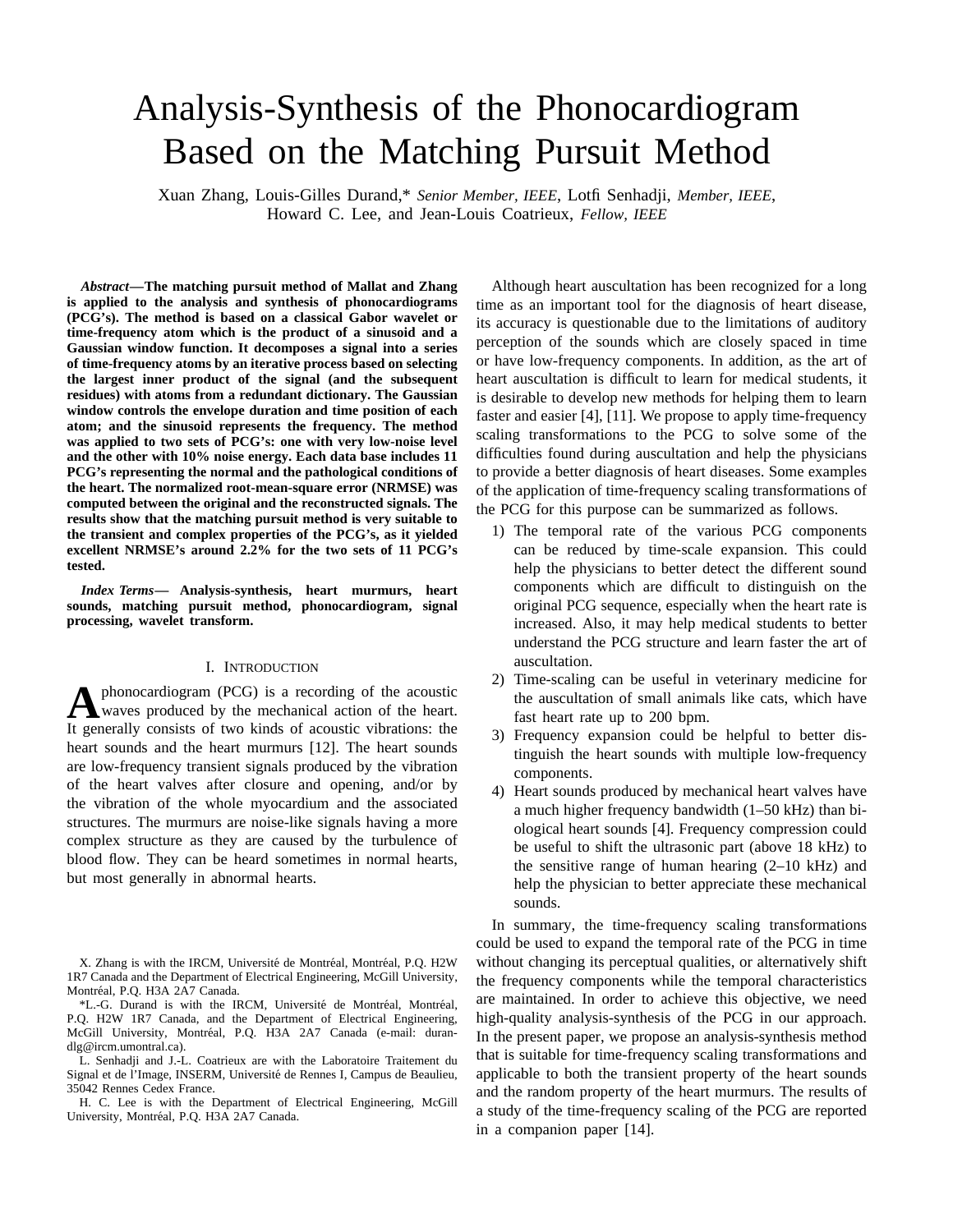The previous studies performed for the analysis and synthesis of the PCG were focused only on the heart sounds. For instance, a pole-zero model (or autoregressive moving average model) was used by Joo *et al.* [5] for the reconstruction of the second heart sound in patients with a bioprosthetic heart valve implanted in the aortic position. Another method proposed by Köymen is the damped sinusoid model [6] which was used to study the power spectra of the first heart sound produced by mechanical prosthetic heart valves implanted in the mitral position. Yu, Chen, and Durand [10] also evaluated the damped sinusoid model by using the mean filter of forward and backward predictor for the analysis-synthesis of the aortic component of the second heart sound in dogs. The pole-zero and the damped sinusoid models were proven to be suitable models for the analysis-synthesis of heart sounds.

The wavelet transform has been used recently for the analysis of the electrocardiogram and evoked potentials [1], [9]. But, to our knowledge, it has not been applied previously for the analysis-synthesis of the PCG. In our preliminary study, a few different wavelet families were tested for the PCG analysis and synthesis, including the discrete wavelet transform proposed by Bertrand *et al.* [1], the orthonormal wavelet decomposition as used in Senhadji *et al.* [9], and the matching pursuit method developed by Mallat and Zhang [7]. The results showed that all these methods gave small errors for both the heart sounds and the more general type of the PCG which includes both the heart sounds and the heart murmurs.

We also found that the damped sinusoid method and the matching pursuit method had promising potential for timefrequency scaling of heart sounds and murmurs. These two methods basically originate from the same principle: that a complex and transient signal can be described by the parameters of the envelope and frequency of each sinusoidal component. Four parameters are used for each component in the damped sinusoid model: the damping factor, the amplitude, the frequency, and the phase. In addition to these parameters, the matching pursuit method extracts another parameter called the time-transition or the time-position. The damped sinusoid method gave good reconstruction results for short transient signals, but not for the heart murmurs with longer duration. Therefore, a segmentation procedure was needed to separate the PCG into short segments in order to satisfy the requirements of the damped sinusoid method. The steps for segmenting the PCG's are complex and time consuming. Also, the reconstruction results are affected by the discontinuity between consecutive segments. The matching pursuit method has been used for analysis-synthesis of signals such as speech and chirps [7]. Instead of using a damped sinusoid wavelet, a Gaussian wavelet with a varying standard deviation and time-transition is used to model the local waveform of the nonstationary signal. The advantage of this method is its capability of analyzing signals with longer time duration. Due to these characteristics, the reconstruction of PCG's based on the matching pursuit method provided a much better approximation of the original PCG's than the damped sinusoid model [13], and therefore only the matching pursuit method is presented in this paper. In Section II, the matching pursuit method is introduced briefly and a data base of 11 typical PCG's used for testing is described. This will be followed by the analysis-synthesis results and the conclusion.

#### II. MATERIALS AND METHODS

#### *A. The Matching Pursuit Method*

The analysis or decomposition of a signal by the matching pursuit algorithm is a complex iterative process which was developed independently by Mallat and Zhang [7] and by Qian and Chen [8]. The method is based on a dictionary which contains a family of functions called time-frequency atoms. The decomposition of a signal is performed by projecting the signal over the function dictionary and by selecting the atoms which can best match the local structure or waveform of the signal. A complete redundant dictionary of time-frequency atoms is generated by scaling, translating, and frequency modulating a normalized window function  $h(t)$  which is the product of a wavelet envelope function  $q(t)$  and a sinusoid  $u(t)$ . The matching pursuit method represents a signal as

$$
x(t) = \sum_{i=0}^{+\infty} a_i \cdot h_i(t)
$$
 (1)

with

$$
h_i(t) = \beta_i \cdot g_i(t) \cdot u_i(t) \tag{2}
$$

and

$$
g_i(t) = g\left(\frac{t - p_i}{s_i}\right)
$$
  

$$
u_i(t) = \cos(2\pi f_i t + \phi_i)
$$
 (3)

where  $a_i$  are the expansion coefficients. The square of  $a_i$ represents the part of the signal energy associated with atom  $h_i(t)$ . The scale factors  $s_i$  are used to control the width of the envelope of  $h_i(t)$ , and the parameters  $p_i$  control the temporal placement. The parameters  $\beta_i$  are normalizing factors to keep the norm of  $h_i(t)$  equal to one. The parameters  $f_i$  and  $\phi_i$ are the frequency and the phase of the cosine function  $u_i(t)$ , respectively. Therefore, five parameters need to be extracted for each atom by the matching pursuit method. For simplicity, we let  $\lambda_i$  represents the parameter set  $(a_i, s_i, p_i, f_i, \phi_i)$ . In our application

$$
g_i(t) = 2^{1/4} e^{-\pi \cdot (t - p_i/s_i)^2}.
$$
 (4)

In practice, a large redundant and complete dictionary (also called the Gabor dictionary) of time-frequency atoms is first built. The dictionary also includes two special cases: One is when  $s = 1$  and  $f = 0$ , and for this, the discrete-time window function  $h(n)$  is taken as an impulse at position p. The other case is when  $s = N$  and  $p = 0$ , and is a sine wave represented by  $(1/N)e^{i(2\pi \cdot k/N)n}$ . In order to decompose a signal  $x(t)$  into a set of atoms which can best describe the time-frequency structure of the signal, an iterative orthogonal projection of  $x(t)$  onto the dictionary is necessary. Let  $h_0(t)$  be one of the atoms in the dictionary. The first projection decomposes the signal into two parts as [7]

$$
x(t) = \langle x(t), h_0(t) \rangle h_0(t) + r^1 x(t) \tag{5}
$$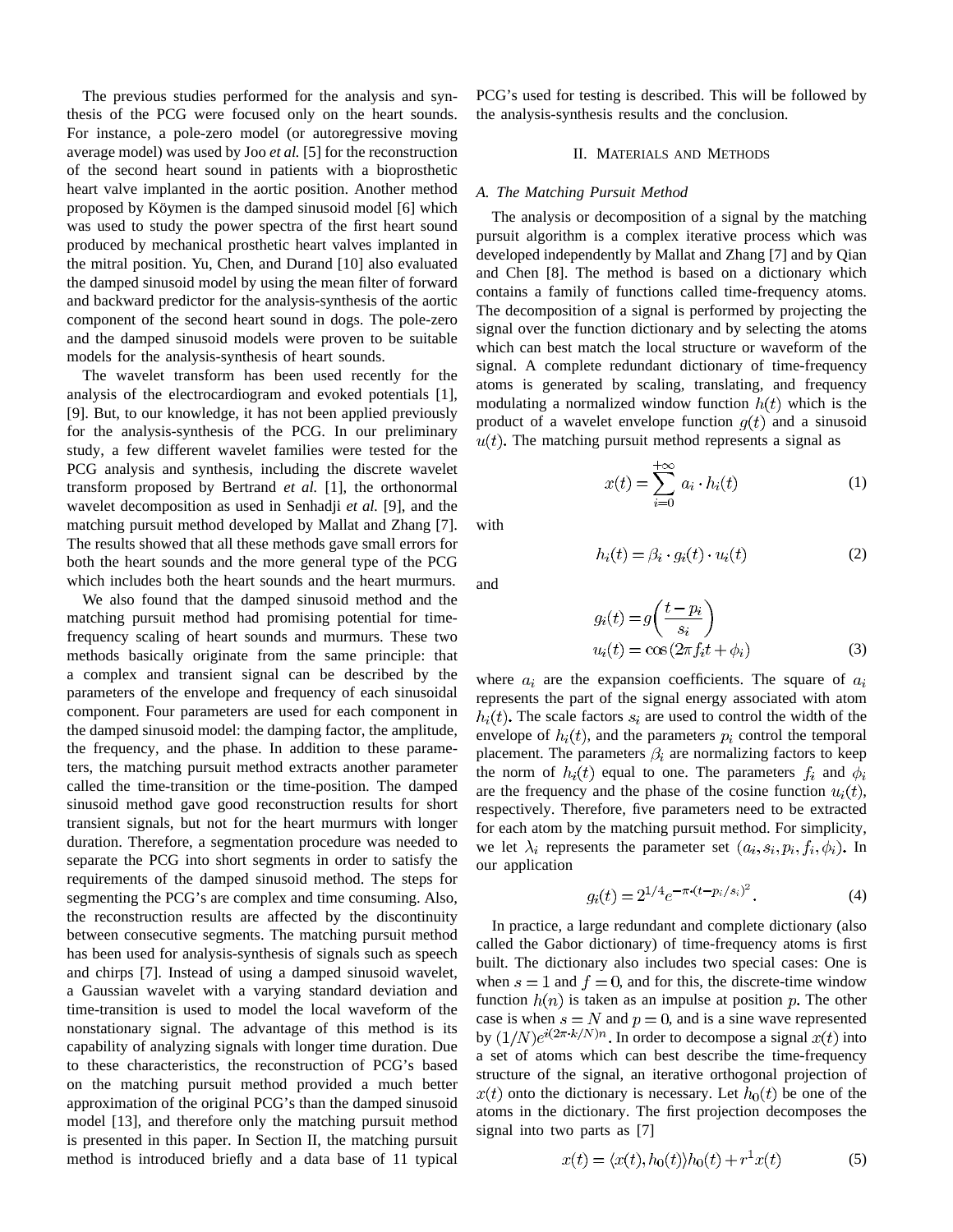where  $\langle x(t), h_0(t) \rangle = \int_{-\infty}^{+\infty} x(t) \cdot \overline{h}_0(t) \cdot dt$  denotes the inner product of  $x(t)$  and  $h_0(t)$ , and  $\overline{h}_0(t)$  is the complex conjugate of  $h_0(t)$ . The first term in the right-hand side of (5) is the projection of  $x(t)$  onto the atom  $h_0(t)$ , and the second term  $R^{1}x(t)$  is the residual vector after approximating  $x(t)$  in the direction of  $h_0(t)$ . It is clear that these two components are orthogonal to each other. Because  $||h(t)||$  is always equals to one, the energy of the signal can be expressed by

$$
||x(t)||^2 = |\langle x(t), h_0(t) \rangle|^2 + ||R^1 x(t)||^2. \tag{6}
$$

In this case, the best match with the signal  $x(t)$  is obtained when the residue  $||R^T x(t)||$  is minimum. In other words,  $h_0(t)$ is the best choice among all the atoms in the sense that it gives the maximum inner product with  $x(t)$ . After this first step, the same process is repeated by using the residue  $R^1x(t)$ instead of  $x(t)$ . If this procedure is repeated until the signal is decomposed into m components,  $x(t)$  is represented as

$$
x(t) = \sum_{i=0}^{m-1} \langle R^i x(t), h_i(t) \rangle h_i(t) + R^m x(t) \tag{7}
$$

where  $R^{i}x(t)$  is the signal residue for the *i*th iterations and  $R^{0}x(t) = x(t)$ . Similar to (6),  $||x(t)||^{2}$  can be written as

$$
||x(t)||^2 = \sum_{i=0}^{m-1} |\langle R^i x(t), h_i(t) \rangle|^2 + ||R^m x(t)||^2. \tag{8}
$$

It can be shown [7] that as  $m \to \infty$  the signal can be represented as an infinite series of time-frequency atoms from the dictionary without any distortion

$$
x(t) = \sum_{i=0}^{\infty} \langle R^i x(t), h_i(t) \rangle h_i(t)
$$

$$
\lim_{m \to \infty} R^m x(t) = 0
$$
(9)

and the energy of the signal is

$$
||x(t)||^2 = \sum_{i=0}^{\infty} |\langle R^i x(t), h_i(t) \rangle|^2.
$$
 (10)

From the above description, it can be seen that the matching pursuit method finds the time-frequency atoms in a decreasing energy order. The higher-energy components of the signal are always extracted first. These higher-energy components are regarded as the coherent part of the signal due to the similarity between their waveforms and the signal. In practice, two thresholds are used for stopping the iterative process: one is a specified limiting number  $M$  of time-frequency atoms, and the other is a residual energy level  $\varepsilon^2$ . The iteration process can be stopped either by reaching the preset number  $M$ , or by satisfying the following relation between the signal residue and the energy threshold:

$$
|R^i x(n)|^2 < \varepsilon^2. \tag{11}
$$

TABLE I THE ZENECA DATA BASE OF NORMAL AND PATHOLOGICAL PCG RECORDINGS

| <b>SIGNALS</b> | <b>DESCRIPTION</b>            |  |
|----------------|-------------------------------|--|
| Z <sub>1</sub> | First and second heart sounds |  |
| Z2             | Third heart sound             |  |
| 73.            | Fourth heart sound            |  |
| 24             | Summation gallop              |  |
| Z5             | Aortic regurgitation          |  |
| Z6             | Mitral regurgitation          |  |
| Z7             | Aortic stenosis               |  |
| 78             | Mitral stenosis               |  |
| 79             | Pulmonary stenosis            |  |
| Z10            | Atrial fibrillation           |  |
| Z11            | Pericardical rubbing          |  |

#### *B. Data Acquisition*

The data base used to evaluate the method is from a compact disc called "Heart Sounds" containing a selection of 11 PCG's of normal and pathological heart sounds and heart murmurs.<sup>1</sup> These PCG's are characteristics of important clinical conditions and they were recorded for educational purpose. All the 11 different digitally recorded signals were used in our study. Table I gives a short description of these PCG's. The first column of the table contains the label of each PCG as recorded on the compact disc, and the second column its description. Each PCG was played back with a Sony CD player (model D-125) and digitized with 16-bit resolution at a sampling frequency of 3 kHz by a Sound Blaster 16 card (Creative Technology Ltd.) in a Pentium computer. Before digitizing the data, the PCG's were low-pass filtered at 1 kHz with an eighth-order Butterworth filter to prevent frequency aliasing.

Since the PCG's recorded on the compact disc are for educational purposes, the background noise level is relatively low. In our study, a significant background noise was introduced to better simulate the recording of PCG's in hospitals. In practice, the noise sources contributing to the PCG recorded on the thorax may be composed of noise produced by the recording instrumentation, ambient noise, thoracic muscular noise, peristaltic intestine noise, and respiratory noise. The contribution of each source may vary significantly depending on the technical characteristics of the recording instrumentation, the recording environment and the physiological status of the subject. In previous studies performed by our group in patients and in animals, it was shown that the mean signalto-noise ratio of the PCG was around 30 dB and the power

<sup>&</sup>lt;sup>1</sup>The compact disk containing a selection of normal and pathological heart sounds characteristics of important clinical conditions is produced by Zeneca Pharmaceuticals, Alderley House, Alderley Park, Macclesfield, Cheshire, England, SK10 4TG (project 1693), February 1993. (Fax: 44 16 25 51 74 36).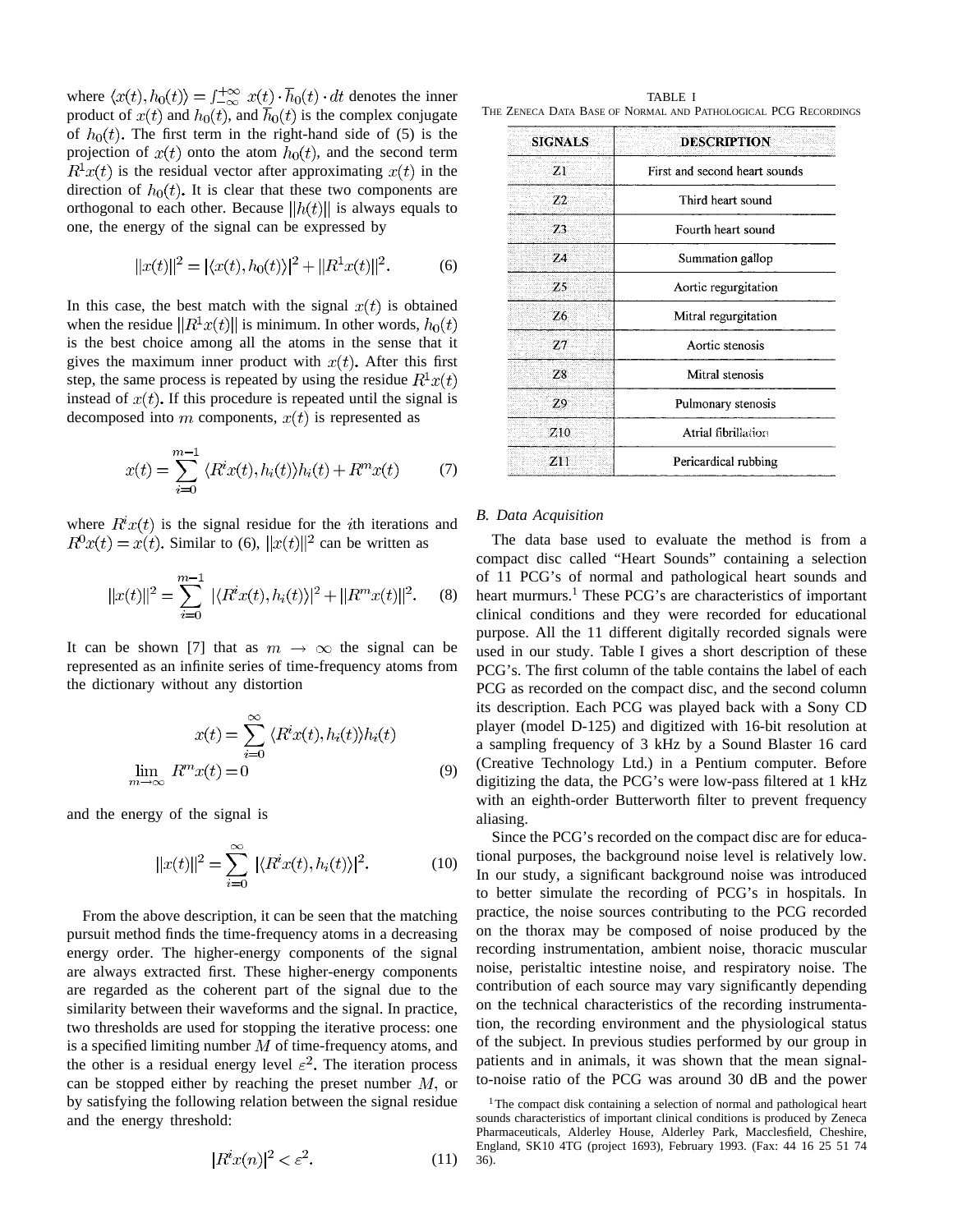

Fig. 1. (a) PCG of the normal first and second heart sounds data (Z1). (b) The PCG in (a) with 10% added Gaussian white noise. The noisy PCG is used to simulate a PCG recorded in relatively severe background noise conditions.



Fig. 2. (a) The first heart sound. (b) The residual log energy curves for different maximum octave values  $J$  of the scale s of the time-frequency atoms.  $(\log_{10} \varepsilon^2 = 5, M = 100)$ . A value of  $J = 7$  provides the decomposition with the lowest number of atoms.

spectrum of the PCG background noise was relatively uniform between 20 and 50 Hz and decreased at a rate of approximately 20 dB/decade between 50 and 500 Hz [2], [3]. In the present study, we have used a Gaussian white noise with 10% of the energy of each PCG signal to simulate PCG signals recorded in relatively severe background noise conditions. Fig. 1(a) is a recording of the normal heart sound signal Z1, and Fig. 1(b) is the same signal with the added white noise.

#### *C. Data Processing*

The matching pursuit software package developed by Mallat and Zhang was run on a UNIX station. The software was written in the C language. The matching pursuit algorithm could be very time consuming if each iteration must cover all the atoms of a large and redundant dictionary. Mallat and Zhang [7] proposed to discretize the dictionary into a subdictionary to simplify the computation. If the signal has  $N$ samples, according to (2) and (3) and with  $f = 2\pi \cdot k/N$ , the discretized window function of  $h(t)$  is

$$
h(n) = \beta \cdot g\left(\frac{n-p}{s}\right) \cos\left(\frac{2\pi \cdot k}{N} \cdot n + \phi\right), \qquad 0 \le n < N
$$
\n(12)

where  $\beta$  is the normalized factor that sets  $||h(n)|| = 1$ . The window scale can only be inside the range of  $[1, N]$ , while the time-position  $p$  and the frequency index  $k$  are all integers between zero and  $N-1$ . In order to reduce the computation, the scale is also limited to an exponential relation with a dilation factor  $\alpha$  such that

$$
s = \alpha^j \tag{13}
$$

where  $j$  is the octave of the scale  $s$  which varies between zero and  $\log_{\alpha} N$ . Hence, only the scales  $s_i$  which lie in [1, N] and satisfy (13) are selected from the dictionary. In the software developed by Mallat and Zhang,  $\alpha = 2$ . Therefore, the signal duration was always zero-padded to a power of two in our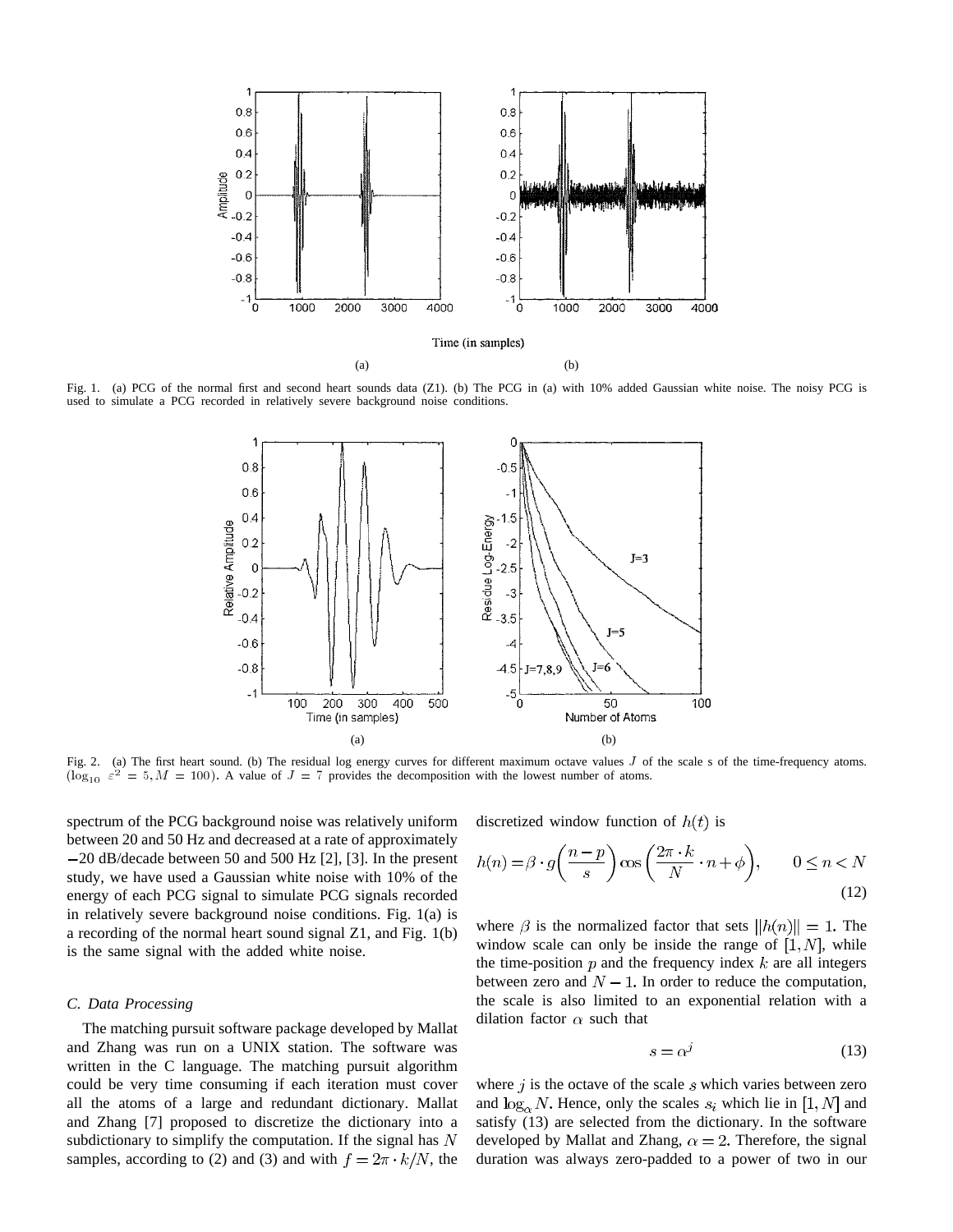

Fig. 3. (a) The heart murmur. (b) The residual log-energy curve of different  $J$  values. A value of  $J = 9$  or 8 provides the decomposition with the lowest number of atoms.

study. Because of the nonstationarity of the PCG, an upper bound called the maximum octave value  $J \leq \log_2 N$  was used for selecting the atoms during decomposition.

In order to get the best way to decompose the signal, i.e., to find the closest projection of the signal in the timefrequency atom dictionary, we studied the residual log-energy as a function of the number of time-frequency atoms for different maximum octave values  $J$  of the scale  $s$ . The residual energy is calculated by

$$
R_m = \log_{10} \frac{E - \sum_{i=1}^{m} a_i^2}{E}
$$
 (14)

where  $E = \sum_{n=0}^{N-1} x^2(n)$  is the total energy of the signal  $x(n)$ , and  $a_i$  is the amplitude of the *i*th time-frequency atom. That is,  $R_m$  is the energy left from the signal after extracting the first  $m$  time-frequency atoms by the matching pursuit method. The performance of the method was evaluated on more than one cardiac cycle (about 4000 samples, or 1.3 s) of each digitized signal. The following normalized root-meansquare error (NRMSE) between the original signal and the reconstructed signal was used

NRMSE = 100 
$$
\sqrt{\sum_{i=0}^{N-1} e^{2}(n)}
$$

$$
\sqrt{\sum_{i=0}^{N-1} x^{2}(n)}
$$
(15)

where  $e(n)$  is the difference between the original and the reconstructed signals. Also, the original signals and the reconstructed signals were played back through the Sound Blaster card for auditory comparison by a cardiologist as well as by the authors of this paper.

#### III. RESULTS

Fig. 2(b) shows the residual energy curves for the first heart sound of Fig. 2(a) extracted from the data Z1. A fixed energy

TABLE II THE NUMBER OF  $m$  TIME-FREQUENCY ATOMS OBTAINED AT THE END OF THE DECOMPOSITION AND THE CORRESPONDING NRMSE'S IN THE RECONSTRUCTION OF THE FIRST HEART SOUND FOR DIFFERENT MAXIMUM OCTAVE VALUE  $J(\varepsilon^2 = 10^{-5}, M = 100)$ 

|              |      |      |      | 494. av | .    |      |
|--------------|------|------|------|---------|------|------|
|              | 40   | 40   | 38   | 45      | 71   | 100  |
| <b>NRMSE</b> | 0.37 | 0.37 | 0.31 | 0.32    | 0.31 | 1.25 |

TABLE III THE NUMBER OF m TIME-FREQUENCY ATOMS OBTAINED AT THE END OF THE DECOMPOSITION AND THE CORRESPONDING NRMSE'S IN THE RECONSTRUCTION OF THE MURMUR FOR DIFFERENT MAXIMUM OCTAVE VALUE  $J(\varepsilon^2 = 10^{-5}, M = 300)$ 

| - - -<br>and the same | 168  | 168  | 182  | 175  | 191  | 300  |
|-----------------------|------|------|------|------|------|------|
| <b>NRMSE</b>          | 1.78 | 1.78 | 0.31 | 0.31 | 0.31 | 0.32 |

threshold of  $\varepsilon^2 = 10^{-5}$  and a limiting number  $M = 100$ of time-frequency atoms were used for the decomposition process. The signal had 512 samples, so that the maximum octave values of  $J = 9, 8, 7, 6, 5,$  and 3 were tested. Table II gives the number of  $m$  time-frequency atoms obtained from the matching pursuit decomposition, and the NRMSE between the original signal and the reconstructed signal. It can be easily seen that for  $J = 9, 8, 7, 6,$  and 5, the iteration was stopped by the same preset energy threshold, with almost the same reconstruction error. For  $J = 3$ , the iteration was stopped by the limiting number  $M$ , indicating that more atoms would be needed to reach the energy threshold. This can also be seen in Fig. 2(b), where the residual log-energy curves for  $5 < J < 9$  were stopped with the same preset threshold, at almost the same residual log-energy  $(R_m = -5)$ , while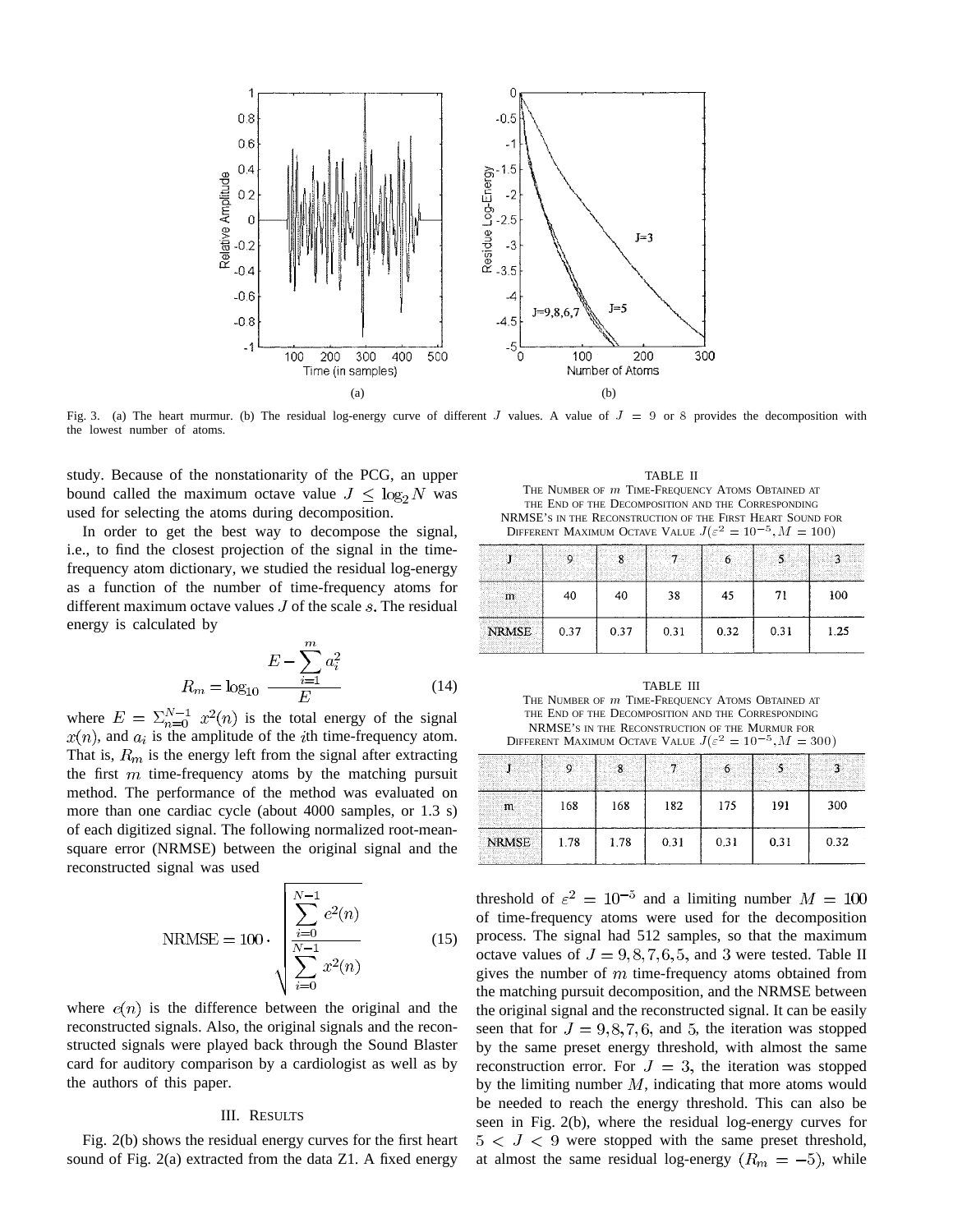| <b>SIGNAL</b>  | Number of time-frequency<br>atoms $m(M=1000)$ | NRMSE in % |  |
|----------------|-----------------------------------------------|------------|--|
| Z1             | 39                                            | 2.20       |  |
| Z <sub>2</sub> | 50                                            | 2.00       |  |
| Z3             | 53                                            | 2.11       |  |
| Z4             | 67                                            | 2.22       |  |
| Z5             | 300                                           | 2.23       |  |
| Z6             | 189                                           | 2.28       |  |
| $Z_7$          | 204                                           | 2.26       |  |
| Z8             | 125                                           | 2.32       |  |
| Z9             | 170                                           | 2.33       |  |
| Z10            | 44                                            | 2.16       |  |
| Z11            | 536                                           | 2.21       |  |
| Mean           |                                               | 2.20       |  |

TABLE IV THE NRMSE OF THE PCG SIGNALS WITHOUT THE ADDED SIMULATED BACKGROUND NOISE

for  $J = 3$ , the decomposition stopped at a higher level of residual energy. The curves for  $J = 9, 8$ , and 7 are very similar, but when  $J = 7$ , the decaying slope is little steeper and the reconstruction error is less. Therefore, we can say that it provides the best approximation and the most compact representation of the signal with the matching pursuit method, as confirmed in Table II since the number of atoms  $m$  and the NRMSE are both minimum when  $J = 7$ .

Fig. 3(a) shows a murmur signal with 512 samples extracted from the data Z6. Table III gives the number of  $m$  timefrequency atoms obtained from the decomposition, and the NRMSE between the original and the reconstructed signals. The corresponding residual energy curves for different values of  $J$  are shown in Fig. 3(b). The energy threshold was  $\varepsilon^2 = 10^{-5}$  and the maximum number of atoms was limited to  $M = 300$ . Compared to the first heart sound signal, the waveshape of the murmur changes faster, i.e., it involves more atoms with shorter envelopes. Hence, a smaller octave value like  $J = 5$  generated an energy log-residual curve similar to those of  $J = 9, 8, 7$ , and 6. Among them,  $J = 6$  gives the best performance, as shown in Table III. Fig. 4 shows the comparison of the residual energy curves of the first heart sound and the murmur obtained by using the same energy threshold and a  $J$  value of  $7$ . The murmur signal needs much more time-frequency atoms to reach the same energy threshold.

The matching pursuit method with a maximum octave value of  $J = 6$  was applied to the analysis and synthesis of the two sets of the 11 PCG signals, one set with low noise and the other one with an additional white noise as described in Section II. To stop the decomposition process, the energy threshold was set at  $\varepsilon^2 = 5 \times 10^{-4}$  and the limiting number of time-frequency atoms was set at  $M = 1000$ . For the PCG's



Fig. 4. Residual log-energy curves of (a) the first heart sound and (b) the murmur. Because the murmur is a random signal, it requires much more atoms than the first heart sound to reach the same residual energy level.

with low background noise, the number of  $m$  time-frequency atoms at the end of each analysis was always less than 1000 because the energy threshold was reached first. The value of  $m$  also varied according to the structure of the signal. For relatively simple PCG's containing only the heart sounds, a small number of atoms varying between 39 and 67 gave very good reconstruction results (NRMSE  $\leq$  2.2%). For signals containing more components, like the murmurs,  $m$  varied between 125 and 536. Table IV gives the NRMSE's and the required numbers of  $m$  atoms for all the signals.

In the first study on analysis-synthesis of the noisy PCG's, the stopping criterion was set at the same level as for the lownoise PCG's described above. It was found that all the iteration processes were stopped by the limiting number  $M = 1000$ , before reaching the energy threshold, because of the presence of the added noise. Table V gives the NRMSE's of the reconstructed noisy PCG's. The mean value of the NRMSE's for the 11 noisy PCG's is 6.08%, which is much larger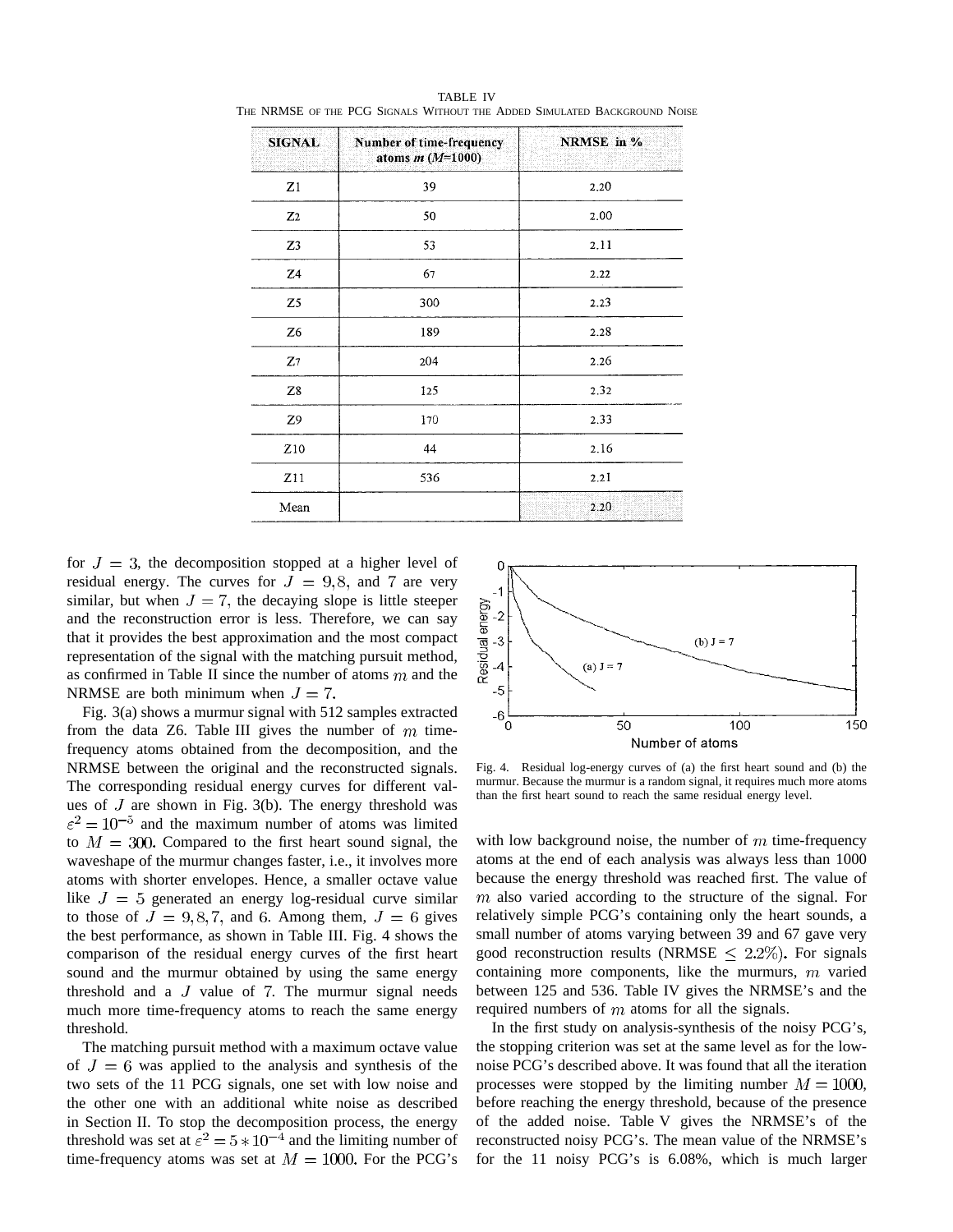

Fig. 5. Some typical results for noisy PCG reconstruction (a) The noisy PCG of data Z7 (aortic stenosis). (b) The reconstructed noisy PCG. (c) The difference between these two PCG's. This figure clearly demonstrates that the matching pursuit method can reconstruct noisy PCG's with very low signal error.

than the error for the low-noise PCG's. In order to further reduce the NRMSE's, the limiting iteration number  $M$  was increased to 2000. The second column of Table VI gives the number of atoms required to reach the energy threshold, and the corresponding NRMSE's are shown in the third column. It can be seen that the errors of the reconstructed PCG's with background noise were reduced by representing each of them with more time-frequency atoms. The NRMSE's of the third column in Table VI are similar to those shown in Table IV because the algorithm was stopped by using the same energy threshold. Fig. 5 shows some typical reconstruction results of the noisy PCG of data Z7. A total of 1571 timefrequency atoms were used for reconstructing the PCG. The error between the original and the reconstructed PCG's is negligible.

Unlike the values of  $m$  shown in Table IV which varied with the different PCG's, the numbers of atoms for reconstructing the noisy PCG's were almost constant. The matching pursuit method decomposes the signals based on the energy of the components, with all the significant events (the important energy part, or the coherent part) extracted first (within the first 536 iterations as shown in Table IV). Thus, the additional atoms are probably required to represent the noise. For illustration, Fig. 6(c) shows the amplitude of the timefrequency atoms as a function of the atom index for the noisy PCG of data Z1 shown in Fig. 6(b). Only the first 100 time-frequency atoms among all the 1530 are shown. The amplitude curve shows that the required number of atoms for reconstructing the PCG without including the background noise corresponds to the value of a transition point where there is a rapid change of slope. The value of the transition point which separates the 1530 time-frequency atoms into the significant part (corresponding to data Z1 with low noise) and

TABLE V NRMSE OF THE SIGNALS WITH THE ADDED SIMULATED BACKGROUND NOISE  $(M = 1000)$ 

| <b>SIGNAL</b>  | NRMSE in % $(m=M=1000)$ |
|----------------|-------------------------|
| Z1             | 5.78                    |
| Z <sub>2</sub> | 5.63                    |
| Z3             | 5.85                    |
| Z <sub>4</sub> | 5.82                    |
| Z5             | 6.12                    |
| Z <sub>6</sub> | 6.30                    |
| $\mathbb{Z}^7$ | 6.34                    |
| Z8             | 6.06                    |
| Z9             | 6.20                    |
| Z10            | 5.70                    |
| Z11            | 7.13                    |
| Mean           | 6.08                    |
|                |                         |

the simulated background noise is 15 or less. In Fig. 6(d), the reconstructed signal by using the first 11 atoms is displayed. It contains all the significant events appearing in the low-noise signal from data Z1, shown in Fig. 6(a), and the NRMSE between it and the signal is 6.4%. Hence, adding more timefrequency atoms for analysis-synthesis of the noisy PCG's actually is mostly required to reduce the error caused by the background noise which always has lower energy, as shown in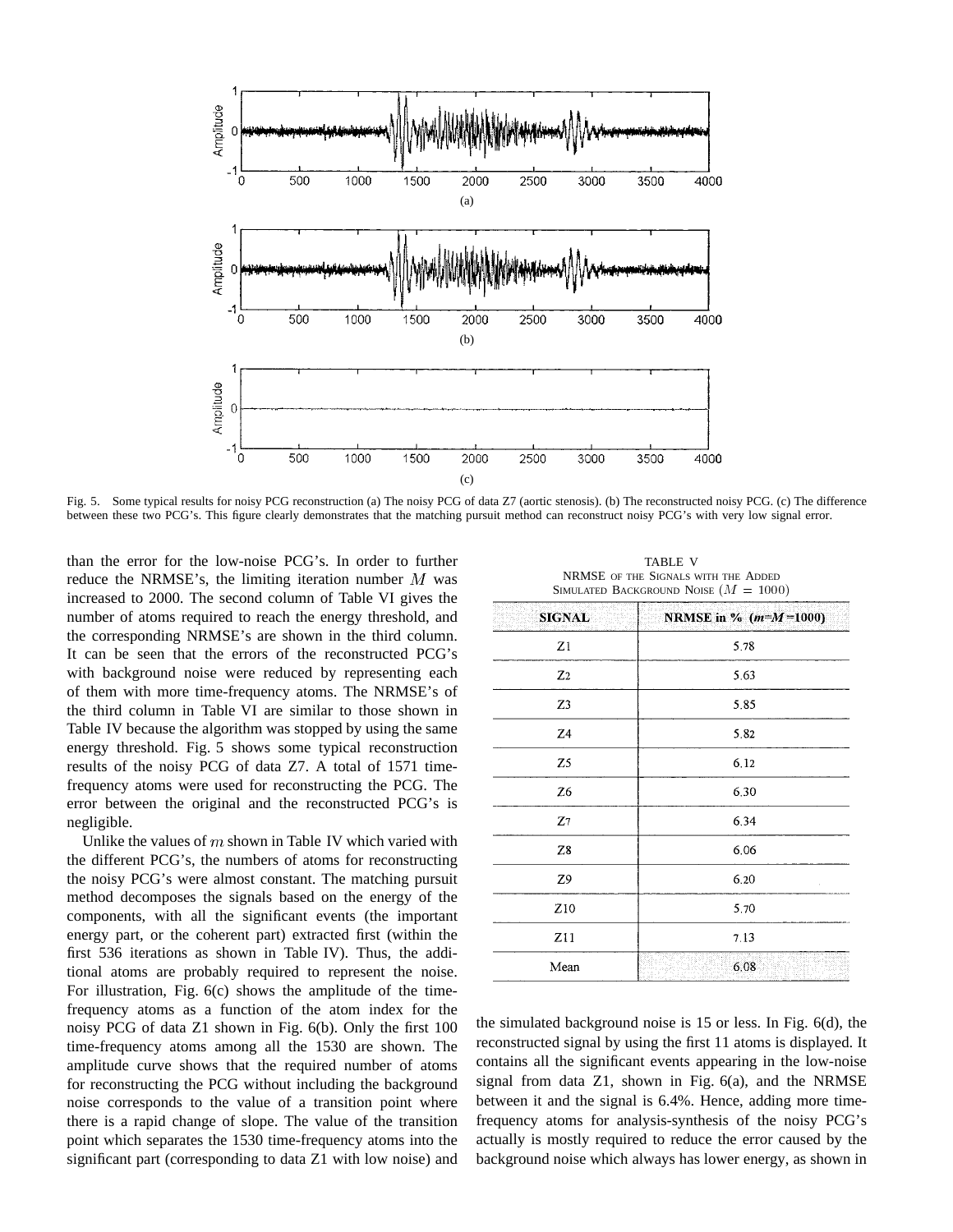

Fig. 6. (a) The low-noise PCG of data Z1 (first and second heart sounds). (b) The same data Z1 with added noise. (c) The amplitude curve of the first 100 time-frequency atoms of the noisy PCG in (b). (d) The reconstructed PCG by using the first 11 time-frequency atoms. (e) The difference between (b) and (d). (f) Histograms of the added noise (\*) and the difference signal (e). This figure shows that the matching pursuit method can act as a powerful filter for Gaussian background noise removal.

Fig. 6(e). Therefore, the additional atoms after the transition point do not provide useful information on the significant events.

The error signals between the original signals and the reconstructed signals were very low because the energy threshold used to stop the decomposition process was very low:  $\varepsilon^2 \leq 5*10^{-4}$ . The error signal was generally distributed across the complete duration of the signal. Also, it was very difficult to visually found significant differences between the graphics of the original signals and those of the synthesized signals. Thus, the NRMSE was a very good index of difference between the original and the reconstructed signal. According to the results of the present study, the best values of  $J$  for analyzing PCG with heart sounds and murmurs is six or seven and the maximal value of  $M$  should be no more than 600. The original and the reconstructed versions of the two sets of 11 PCG's using the number of atoms of Table IV and Table VI, respectively, were compared through listening by a cardiologist and some of the authors of the paper. The reconstructed PCG's were found to sound very natural.

#### IV. CONCLUSION

The present study shows that the classical Gabor wavelet, as the product of a Gaussian window function with a sinusoid, is a very suitable basis for the analysis and synthesis of the PCG's. With the matching pursuit method, the coherent part or the significant events of the signal is always extracted first by the iterative process, since the decomposition of a signal is based on the selection of the maximum inner product between a time-frequency atoms and the signal (or its residue). This can be clearly seen from the results of the analysis-synthesis of the noisy PCG where the heart sounds are recovered by using the first 11 time-frequency atoms. In Fig. 6(f), histograms of the added noise  $(*)$  and the removed noise show that